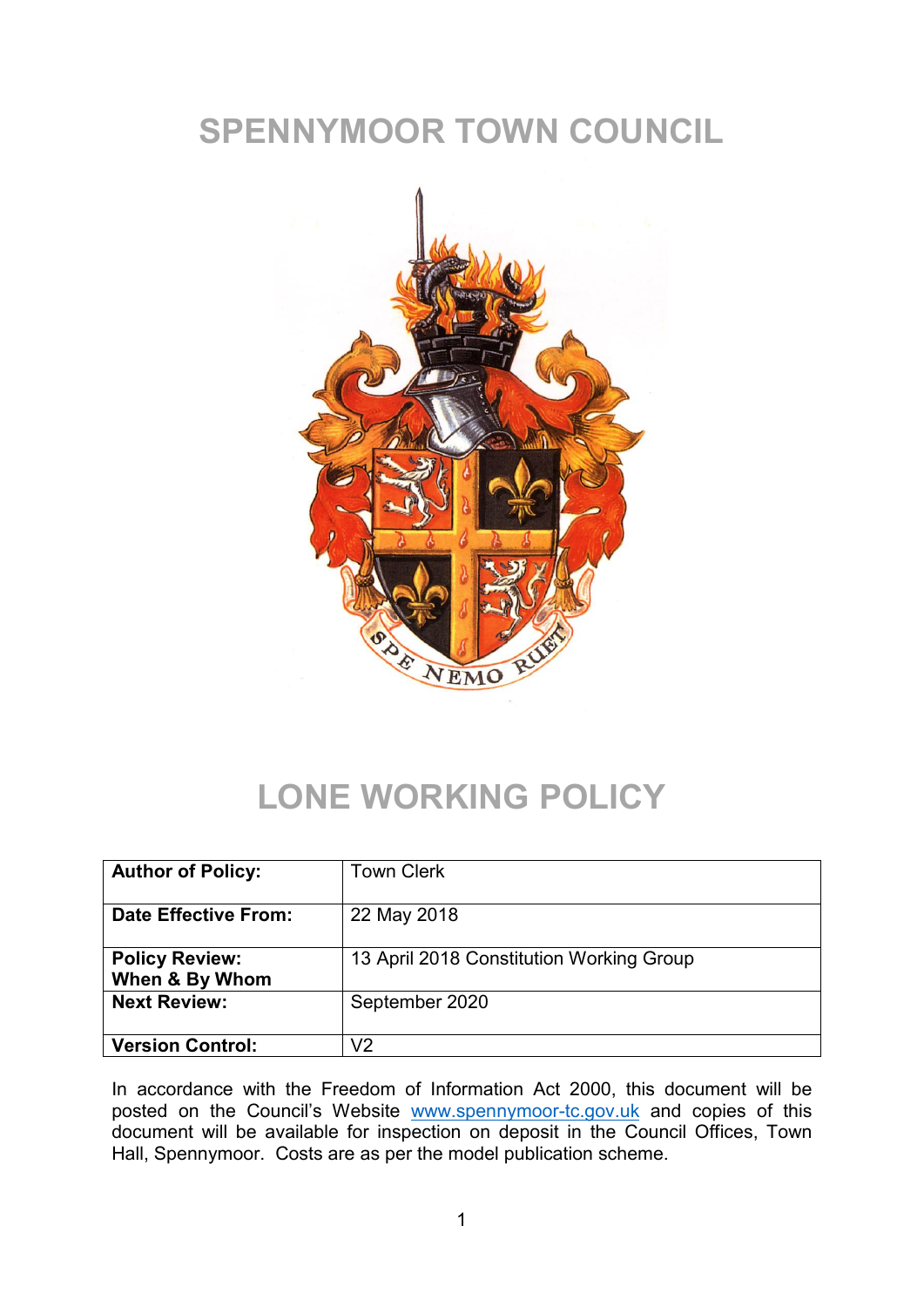#### 1. Introduction

Having reviewed guidance from the Health & Safety Executive and drawn upon aspects of a guide entitled *Health and safety guidance on the risks of lone working*, this Policy has been prepared to aid the Council in fulfilling its duty under the Health & Safety at Work Act to provide all employees with a safe working environment.

#### 2. Details

The Health & Safety Executive guidance states that it is legal to work alone but employers have a duty to assess the risks to lone workers and take steps to avoid or control the risks. This requires the identification of hazards at work, assessing the risks involved, and putting measures in place to avoid or control the risks.

The guidance mentions that consultation with employees and their representatives on health and safety matters is a legal duty. To this end the Council has both a Health and Safety Working Group and Committee, with employee and unions representatives.

After the identification of risks, control measures may include instruction, training, supervision or the use of protective equipment. The Council will also need to consider if there is a risk of violence and how to avoid or control this risk. The Council has a separate Protection of Staff against Violence at Work Policy.

Furthermore, women or young workers may be especially at risk if they work alone. The Council should devise plans for the risk of a lone worker becoming ill, having an accident or facing an emergency.

The Council is also required to consider what training is required to ensure competency in safety matters. The Council has a Training and Development Policy to ensure that training requirements are met.

The Council must include lone workers in Employers' Liability Insurance.